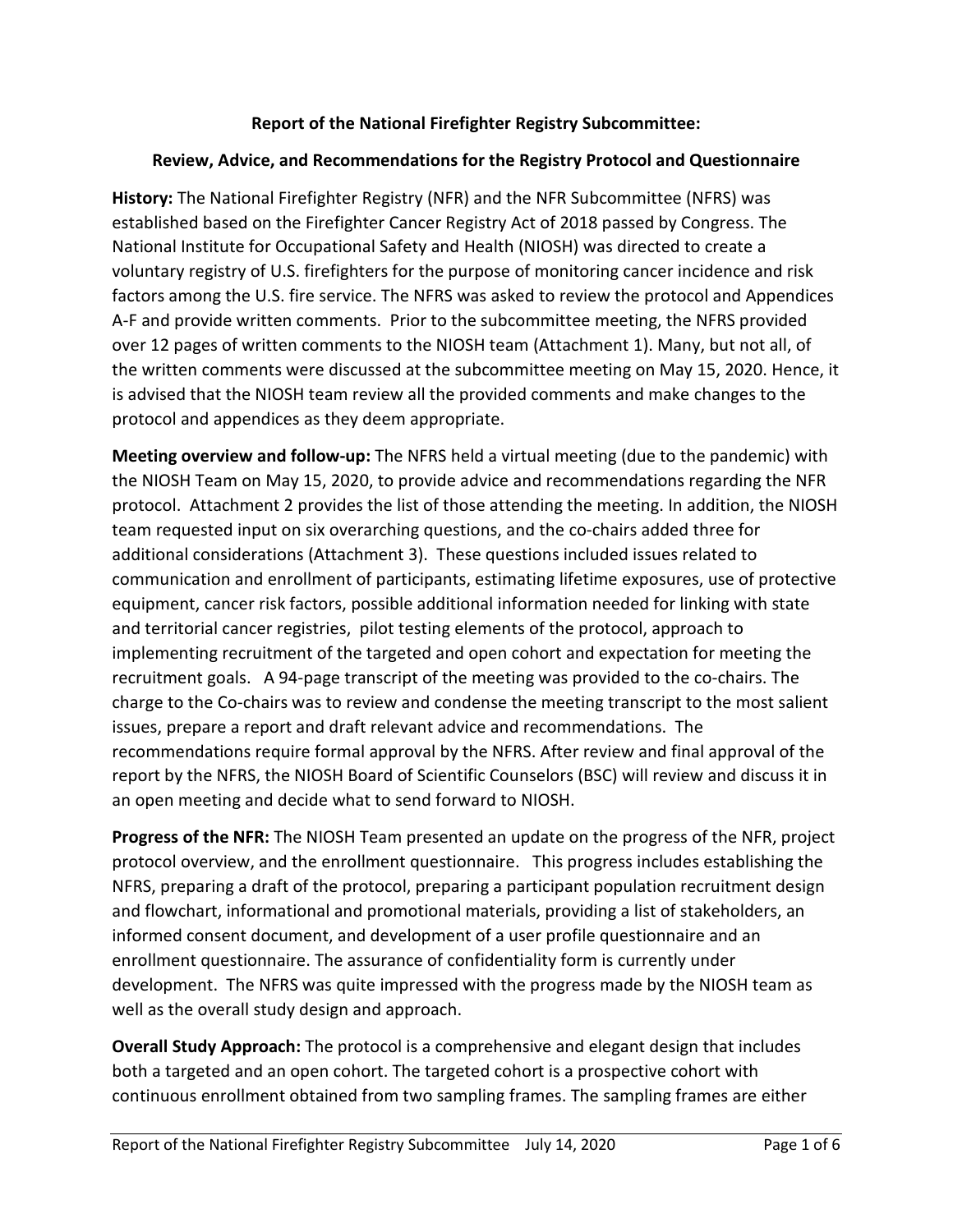specific firefighter departments or state firefighter certificate databases. The open cohort involves a non-probability sampling design and is open to active, former, or retired firefighters who have ever been an active firefighter. The open cohort is designed to recruit large representation from sub-specialties. The NFRS felt that there has been excellent progress by the NIOSH Team, and their projected timelines were feasible. The plan is to begin enrollment by 2021. However, it will likely take some start-up period to reach the targeted goal of ~40,000 participants per year. A question by some committee members was the feasibility of including sufficient wildland firefighters in the open cohort approach to ensure reliability of findings.

**Department eligibility requirements, communicating to targeted fire departments, overcoming participation barriers and increasing enrollment:** One consideration in requesting records from fire departments is that information may be protected by The Family Education Rights Protection Act (FERPA), and some states such as New York are very restrictive. Fire chiefs may have privacy concerns and be very reluctant to provide information pertaining to their firefighters. Plus, departmental leadership frequently changes, and it is unknown if records are maintained in any consistent manner. Hence, eligibility requirements may therefore be too restrictive and decrease the number of participating departments. It is suggested that the NIOSH team explore the restrictions that may be applied to their requests to anticipate the degree of resistance and non-compliance that may occur.

At the department level it will be important to identify "key opinion" leaders in each department to explain the importance of the NFR and encourage participation of the individual firefighters. A webinar for the targeted departments was suggested, and these individuals could then encourage their department to participate.

Two issues that are of paramount concern for participation by both fire departments and firefighters are data security and confidentiality. To ensure data security NIOSH will seek to offer an Assurance of Confidentiality (AOC) which is a formal confidentiality protection authorized under Section 308 (d) of the Public Health Service Act. An AOC protects individuals and institutions involved in such activities as research or surveillance that states that no supplied information may be used for any purpose other than the purpose for which it is supplied. Most participants will need a clear and specific explanation of how the AOC protects their privacy. This explanation may be included in the informational and promotional materials, the informed consent documents, and the enrollment questionnaire.

Regardless of having an AOC there likely will be considerable reluctance to provide social security numbers (SSN). Thus, it will be important to explain why the SSN is necessary to track and locate information in the future for accessing information from the cancer registries. The need for SSN should be highlighted in all communications and "headlined" in trade magazines. It may be time to begin providing information to trade magazines and other sources. It will be important for the firefighter to understand that their cancer information will already be in a registry, and that their SSN will assist in gathering information that is already found on another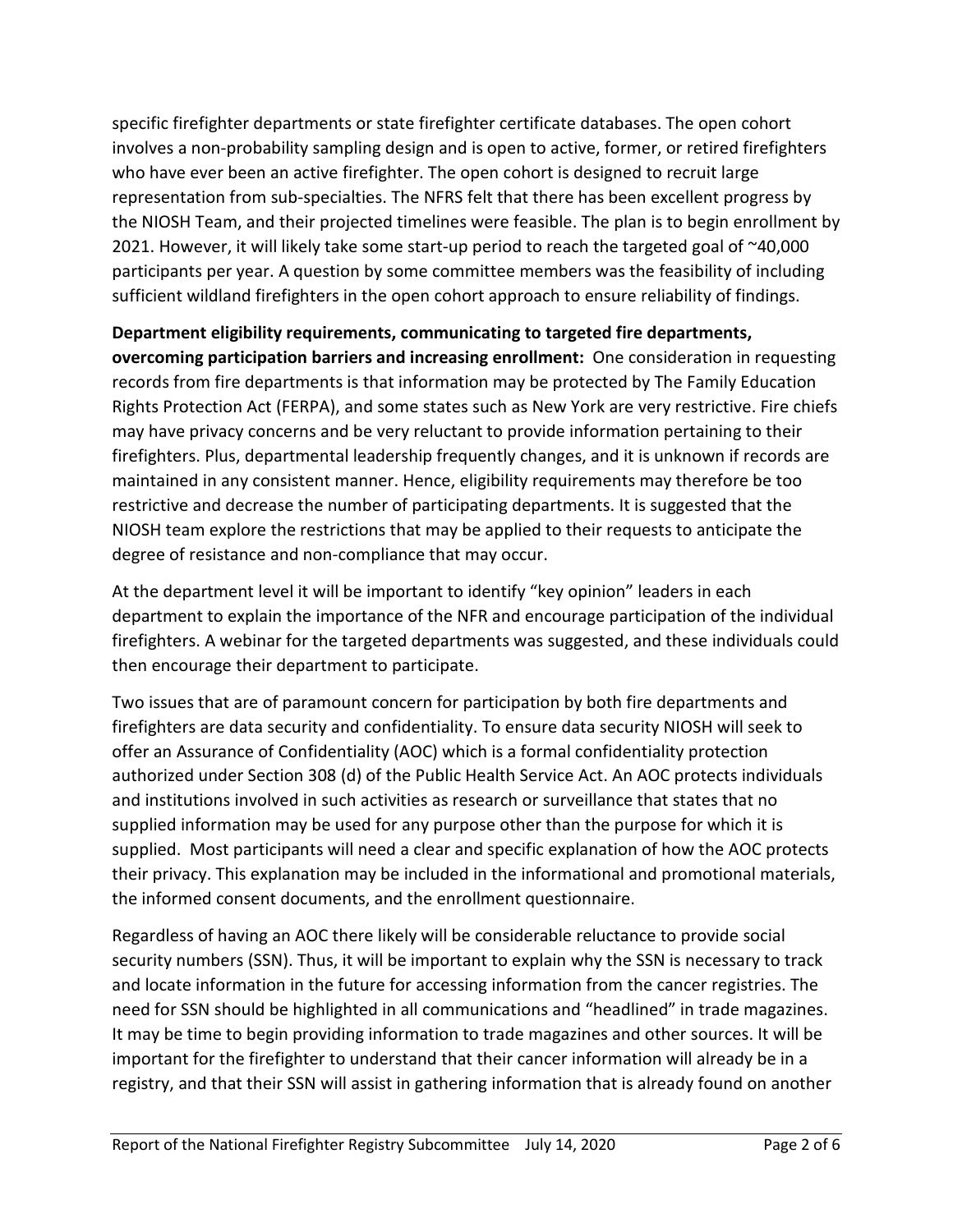data source. The last four digits of the SSN would be considerably easier to obtain and less likely to decrease participation. Enrollment will require that individuals understand that their participation will provide an overall benefit to the profession as well as contribution to science. It will be necessary to explain to the firefighters how in the "long run" it will benefit future firefighters and the profession.

> • **Recommendation 1:** Because of the importance of obtaining SSN for the National Death Index and the cancer registries, it is recommended that NIOSH should pilot test with several individuals to learn the most compelling approach for explaining the purpose of both the Assurance of Confidentiality and the rationale for requesting the SSN. Also, NIOSH may want to explore exactly what will be lost if only the last four digits are gathered, especially when they have other identifiers such as date of birth.

Methods for increasing enrollment should include all forms of social media and especially Instagram and Facebook. It was suggested that the "pop-ups" about the registry will help keep the program on the forefront. Also, it was proposed that text messages could be used (if phone numbers are available) as more people use texts than emails. Outreach to "affinity" organizations such as Women in Fire, International Association of Black Professional Fire Fighters and National Association of Hispanic Firefighters will help to obtain theses stakeholders for the NFR. It was suggested that there should be outreach to the officers of these affinity groups, and members of the NFRS could assist with some boilerplate language that firefighters will trust. It should be conveyed that it is everybody's responsibility to do their part in encouraging each other to participate. Use of radio station interviews and podcasts targeted to various firefighter populations are additional outreach opportunities. It was suggested that researching some of the popular podcasts such as health podcasts might be a good avenue.

**Linking with cancer registries:** The NIOSH Team requested assistance in understanding: "Are any crucial details missing from the protocol or consent form that would be needed for linking with population-based (state and territorial) cancer registries? How soon after initial enrollment should NIOSH seek to conduct registry linkages nationally?"

The entire nation has been covered by state-based cancer registries since 1995.There was considerable discussion about the recent transformative developments to link individual identifiers with cancer registries. The North American Association of Central Cancer Registries (NAACCR) has created a virtual national cancer registry called the Virtual Pooled Registry. To date, 38 states have agreed to a single point access where a data file can be submitted with identifiers. The file is then submitted through a secure mechanism to link with each state cancer registry. The deliverable to NIOSH will be a report of the number of matches by state that occurred. No personal identifiers will be released in this phase. Then NIOSH can negotiate with the states to receive patient identifiers which are needed for data analysis. It was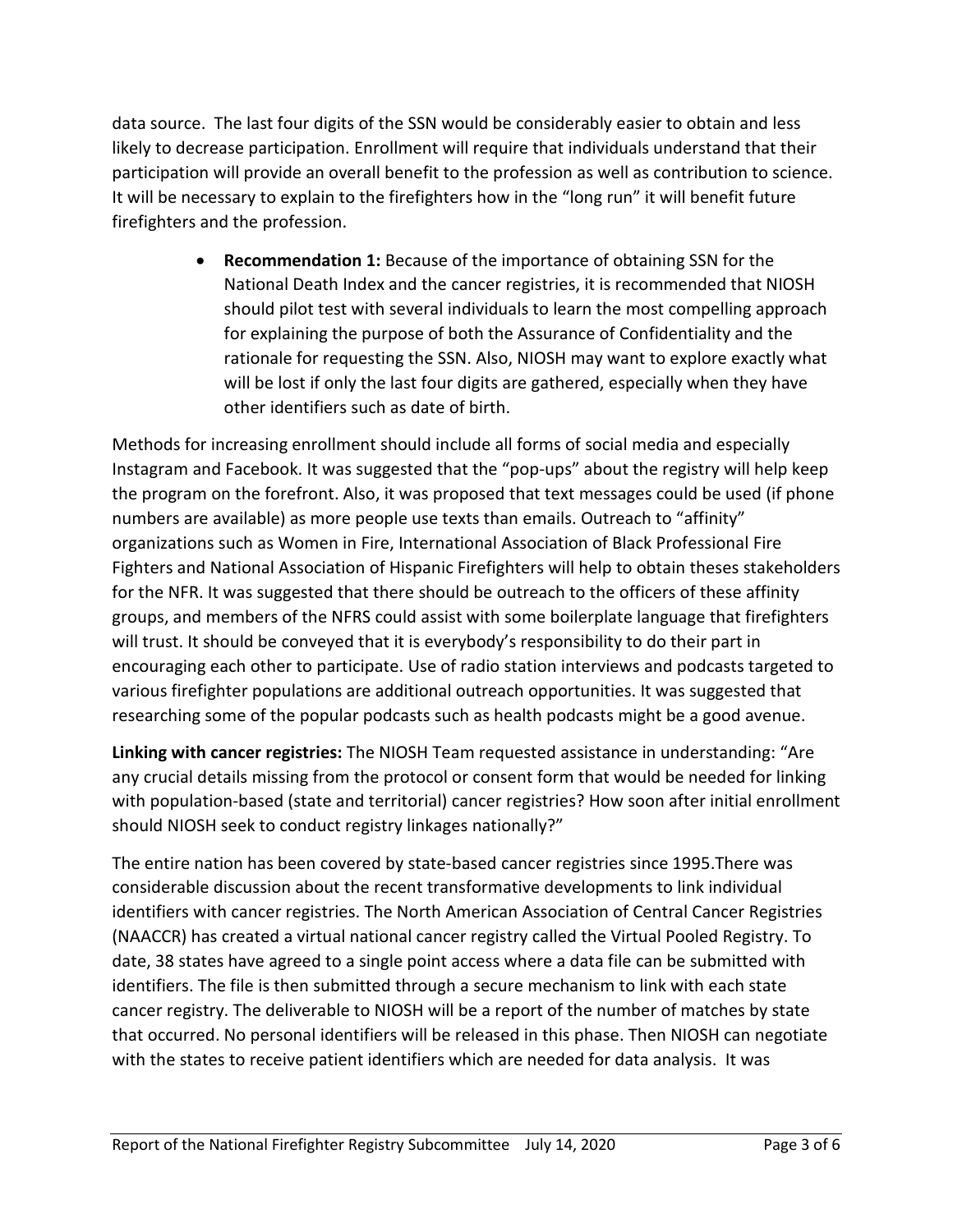reported that it is possible to do minimal risk linkage studies using cancer registries with an IRB approved waiver of consent.

• **Recommendation 2:** Currently changes are underway with NAACCR to facilitate and streamline linkage between research groups and state cancer registries via the Virtual Pooled Registry. NIOSH should begin the groundwork for establishing the framework for linking the firefighter cancer information, both past and on-going, to facilitate future easy access to the state cancer registry data.

**Estimating lifetime exposures and use of protective equipment:** The NIOSH Team requested input concerning the best way to estimate lifetime exposures and changes in implementation of controls over time. The concern is balancing time for completing the Enrollment Questionnaire (EQ) with obtaining sufficient data to estimate lifetime exposures. The cancers that are reported in the next ten years will likely be related to exposures that occurred at least 15-20 years previously. As the work history questionnaire is currently designed in the EQ (Appendix F) the past work history from inception of work as a firefighter will obtain total duration of exposure, latency from date of hire to cancer diagnosis, job titles and positions held. However, what is missing from the past work history that is found in the current or most recent job assignment are questions 25 (runs/shift), 28 (frequency of smoke exposure), 29 (frequency of wearing respiratory protection), and 30-35 (care of personal protective equipment (PPE), showering, and laundry of PPE). If added these questions will provide the data to estimate lifetime exposures and the availability, use, and care of PPE that assists in defining the extent of personal exposures. A second approach for a more complete past work history would be to ask firefighters when the use of PPE became a common practice. It was stated that much of the use of PPE has to do with culture of individual firehouses and may depend on whether it is mandated. One concern raised was that when a firefighter changed departments the culture in the new department may be entirely different, and the firefighter's behavior might change. The big differences that are seen are between geographic areas, such as rural compared with urban, and these differences must be considered. Also, it was suggested that it would be useful to collect information on when official policies in use of PPE changed. These official changes could be provided to the interviewee as a trigger for recall but may also introduce a recall bias. For the future, an exposure app could be developed that is tied to incident reporting, and the firefighter reporting their daily exposures which is tracked back to an incident.

• **Recommendation 3:** It is recommended that one of two approaches be used to characterize exposure. One approach could be the use of strategic questions regarding the approximate year that the individual firefighter started using each protective action such as self-contained breathing apparatus, other respiratory protection during overhaul, types of turn-out gear used, storage and cleaning of turn out gear, showering etc., The second approach would be to ask questions 25, 28-29, 30-35 for each job held. Further, it is recommended that both approaches be assessed in a pilot study to determine how much time is added to the total time for collecting information for the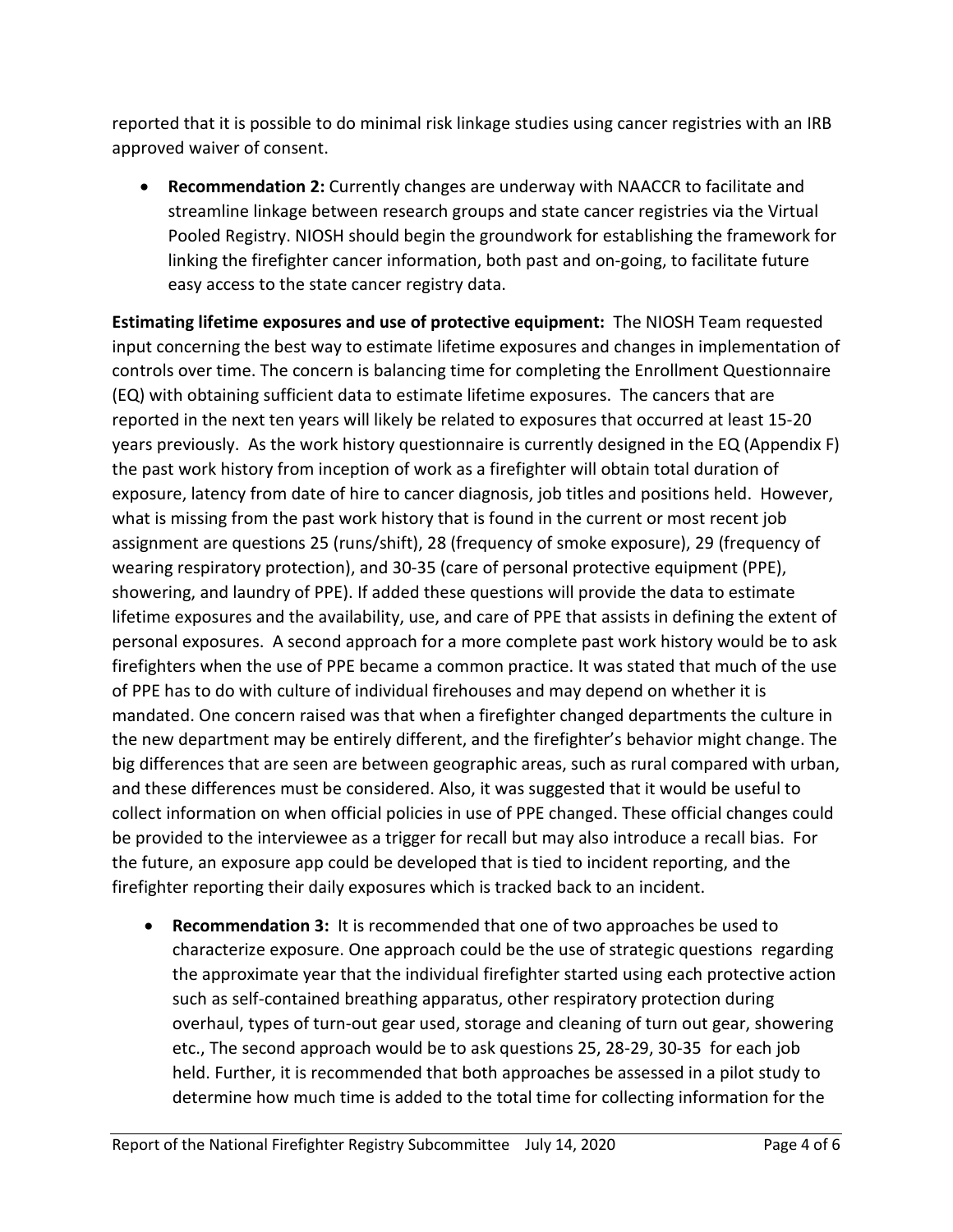enrollment questionnaire. Several subcommittee members felt that 30 minutes or less may be ideal for completing the enrollment questionnaire but that this exposure/protection information was vital for the success of the study. Hence, it is recommended that different versions of the questionnaire be pilot tested to have a better understanding of which approach is more reliable, valid, and acceptable to the participants.

Another important point raised was that fire departments may share the same name and a way to distinguish these would be to capture the Fire Department Identification (FDID). Every fire department has a unique FDID which may be key to understanding how protective gear was handled by the individual fire departments. Knowing the FDID may be especially important when individuals worked at multiple fire departments. The FDID numbers are standard. All fire departments registered with the NFIRS system use the FDID. It is advised that the NIOSH team explore how to incorporate the FDID numbers but understand that individual firefighters may not know their departments FDID.

**Assessing cancer outcomes and identifying risk factors:** The NIOSH Team asked the NFRS to address "What other important variables related to cancer risk should be collected as part of the enrollment process and what should be included in follow-up surveys". The subcommittee noted that the key risk factors have been well identified and include use of tobacco products (including cigars, chewing tobacco and snuff), alcohol use, exercise, strength training, use of indoor tanning devices, and having annual medicals. It was suggested that some type of measure of the *amount* of use for tobacco products should be added for calculating pack-years. The subcommittee felt that for the follow-up questionnaire question(s) on sleep and stress might be added. In the written comments to NIOSH it was also advised that the questions be asked in order from lower sensitivity to those of greater sensitivity (e.g. start with exercise first and end with alcohol use). It is also advised that these risk factors be updated during the followup evaluations. The question was raised whether the profile questionnaire could be updated with a new cancer diagnosis or exposure information. It was also stated that regarding cancer diagnosis, what is critical is the *residence* where the individual was living at time of cancer diagnosis and not the state where the diagnosis was made. One person mentioned about asking if any of their children had developed cancer which would be related to bringing workplace exposures to the home or possible spermatogenic effects as well as genetic risks.

**Communicating findings to participants:** The committee felt additional considerations should be given to communicating the start-up of the study as well as on-going communication of the findings. For example, at time of sign-up through the web portal the individual could request to receive regular updates. At least every 6-12 months participants might receive a summary of how many have registered, what regional areas have been included, etc. There could also be an on-going visual as to how far the enrollment has come toward meeting the goal of 200,000 participants, with some figure like a thermometer. The committee wondered if it was possible for participants to refer other people to the NFR as it is always good for other firefighters to